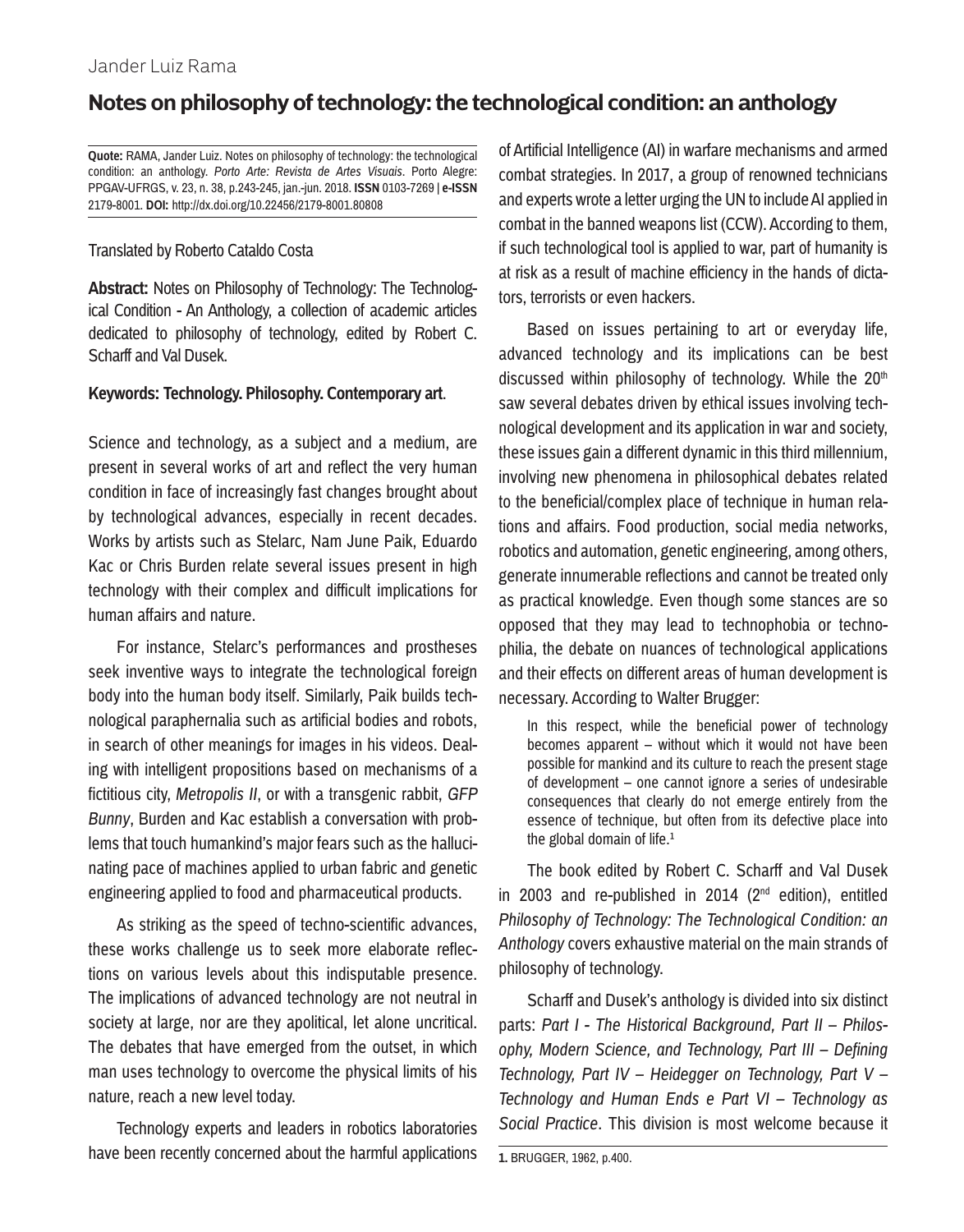organizes classical philosophers and their approaches on the subject and the development of more specific issues by current thinkers.

The first edition of that compilation, published in 2003, grew from the needs and experiences of editors as philosophy of technology professors. The second edition takes into account new approaches to this relatively new field of philosophy. While the number of such anthologies has grown, the one in question is very relevant in approaching key issues of philosophy of technology.

According to the authors, *Part I* was intended to provide a compilation of some familiar discourses in Western philosophical tradition whose views on the relationship between knowledge and its applications have played an important role in creating an inherited context where contemporary philosophy of technology is relevant. The selection was designed to encourage the analysis of why philosophy of technology is relatively recent in its origin in comparison to other philosophical topics.

*Part II* includes contemporary readings that emphasize and critically evaluate the basic assumptions that have been passed on to us since the 19<sup>th</sup> century: science; the relationship between modern science and technology; and the proper treatment of philosophy in both. It also addresses a brief history of the rise and fall of logical positivism, or the Vienna Circle, of philosophy of science, along with the emergence of several post-positivist and alternative critiques.

Texts in *Part III* underscore issues related to the attempt to define technology, as well as how those definitions remain unstable and pluralistic. Many of the recent efforts to define technology still tend – voluntarily or not – to stances on two controversial topics, namely: whether and how modern science has transformed pre-scientific technologies; and whether technology is essentially applied science.

The essay in *Part IV* addresses Martin Heidegger's impressions in *The Question Concerning Technology* and a sample of responses to it. Heidegger's essay presents what is probably the most influential– although not the most popular – stance in the field.

The views in *Part V* raise a set of general points about the proper role of technology in mediating our relationships

with the natural world. One section considers whether human beings are essentially users of tools and, therefore, susceptible to technological problems only when they are involved in technological activity. The second section questions whether the influence of technology in our lives can be strong and pervasive enough to operate as an autonomous force and makes the whole optimistic "control" discourse seem naïve – as some writers have argued. The essays in the third section establish relationships between human nature and technological power, addressing the ecological issue. They also debate the legitimacy of the famous *Baconian imperative* that encourages us to think of "knowledge" primarily as that which gives us the power to control our natural environment.

*Part VI* focuses on issues that arise when technology is seen not so much as an expression of human nature or as an instrument for controlling nature but as a specific and increasingly dominant definition of sociocultural practices. The essays in the first section address technology's mediation in most of our relationships, not only with nature but also among ourselves. In *Technology and Cyberspace*, in the second section, several authors consider the intriguing question of whether the cyber revolution promises to alter the basic notions of who we are, what the mind or consciousness are, and what the experience of reality is. The third section focuses on an issue implicit in many other readings, namely, the implications of technollogy for the future of politics and democracy in our social practice and its increasingly technological forms.

The chapter on Heidegger's work (*Part IV – Heidegger on Technology*) is highly interesting for articulating more specifically *The Question Concerning Technology*, from the 1950s, with four other current texts. Confronting the main ideas of Heidegger, Comte and Borgmann, the chapter's authors such as Scharff and Feenberg raise important elements for the debate on advanced technology in our society.

Finally, several texts included in these six parts present distinct philosophical stances on technology, with abundant material that can nourish arguments on several issues and involving technology in the present time. They also refresh debates about contemporary artistic productions that also deal with technology as a medium and and a subject.